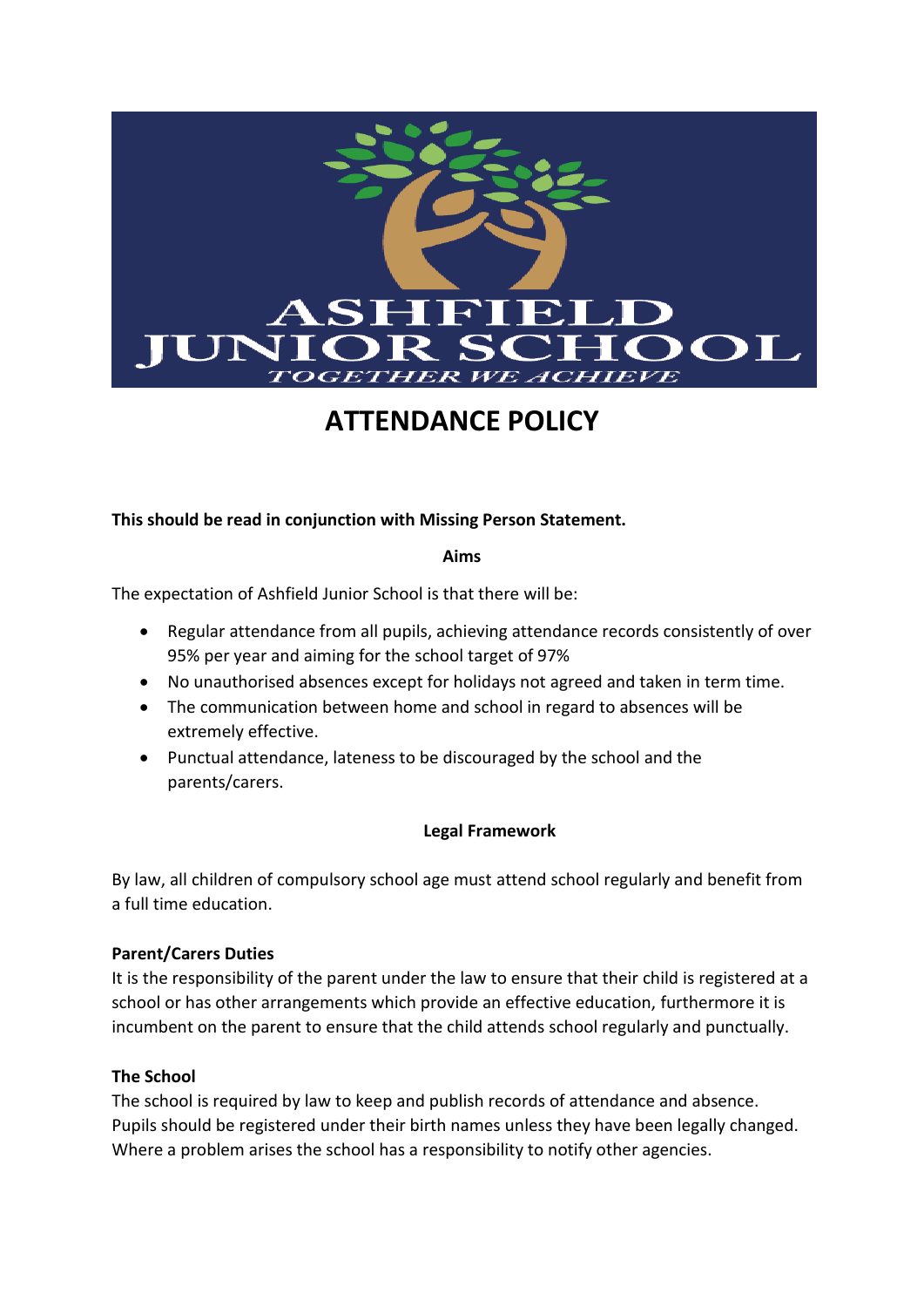# **The Local Authority (LA)**

The LA is responsible by law for making sure that registered pupils of compulsory school age attend their school regularly. The LA employs an Access and Inclusion Officer to support both school and parents/carers, where there are attendance concerns. Failure of parents to fulfil their legal responsibilities in regard to children's attendance, may, in extreme cases lead to an education supervision order/parenting order at court, a penalty notice or a prosecution in the criminal court.

## **Attendance**

#### **Promotion**

At Ashfield Junior School we strive to promote good attendance by actively encouraging the development of a positive, stimulation school environment where children (and their parents/carers) feel welcome, safe and secure and where their individual needs are catered for.

## **Procedure**

The whole school registration takes place in each classroom at 8.45am also in the afternoon in each classroom at 1.35pm. One whole school day counts as two sessions of attendance for each pupil at the school.

The completion of registers is a legal requirement. All attendance registers are completed using the Scholar Pack system, all absences are entered by either Mrs Thwaites or the office staff. Each absence is recorded alongside the reason for absence on a daily basis. The register also provides a daily log of all children in school which is used in the event of a fire drill or in the unfortunate case of a real fire.

The registers are closed by class teachers at 9am. Any child arriving between 9am and 9.15am will be recorded as late which is represented via a L in the register. Any child arriving after 9.15am when the registers are officially closed will be recorded as a U which means it is classed as an unauthorised absence because they have arrived after the register officially closed.

## **Fire Drill**

Fire lists are taken from Scholar Pack of all children who are in attendance on that day. A list is printed off after registration closes and all checks have been made. The class lists are put outside each classroom; these are accessible in the event of a fire. In the event of a fire these are taken outside by the class teachers.

#### **Rewards**

- Children are actively praised by their teachers for their good attendance and time keeping.
- Each week we hold an Attendance Assembly, where each class is told what their attendance for the previous week was. The class with the best attendance receives a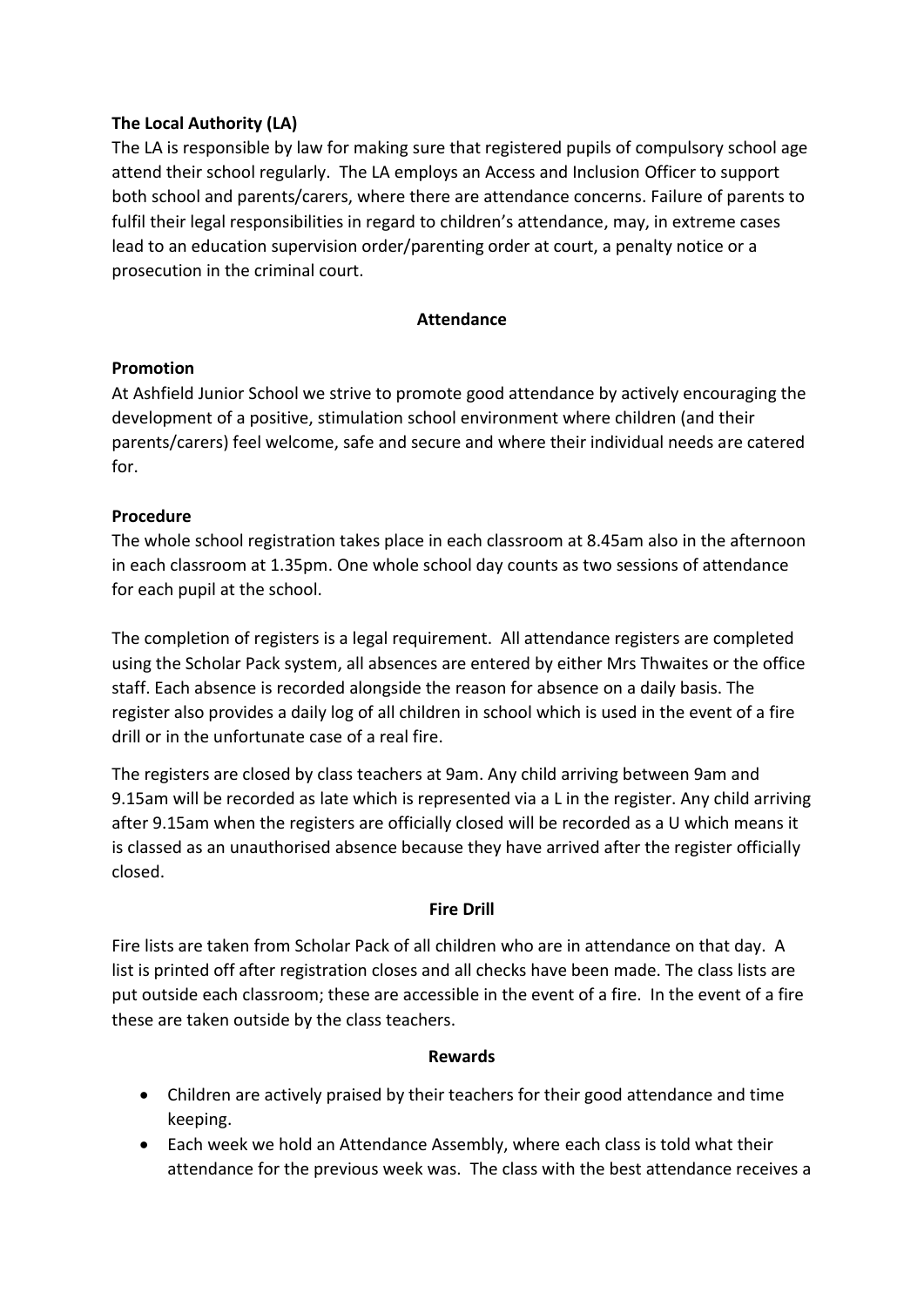star to go onto the display board in the hall. We then have a lucky dip, a class is chosen at random then a number is picked. If the child is that number on the register, providing they have a 100% they will receive a £5 reward. Rewards are also given at the end of the school year for the class with the best attendance.

- Each term we hold a Celebration Attendance Assembly where every child who has a 100% attendance for that term receives a certificate and a prize.
- At the end of the Summer term we hold a Celebration Attendance Assembly, where we have Bronze, Silver and Gold awards. All children who have 100% attendance either for a term, two terms or the whole academic year receive certificates and prizes.

#### **Absence**

The school actively encourages and expects regular attendance. There will of course, over a child's educational career, possibly be times when a child is unable to attend. Such absences fall into two main categories.

#### **Short Term Absences**

These may be due to illness; bereavement, attendance at the doctor, clinic or hospital, dental appointments, Secondary School Interviews, Religious Observance. These are usually authorised reasons for absence. However, if your child's attendance has fallen into the Persistent Absence category which is 90% or below, then illnesses will not be authorised unless supported by medical evidence.

Reasons for short term absences such as minding the house, looking after other children, shopping, birthday parties etc are **not acceptable grounds** for a parent to keep their child off school, it is a negation of parental responsibility.

#### **Notification**

- Short term absences must be notified to Mrs Thwaites on the attendance line or the school office by telephone or by a letter in advance.
- Mrs Thwaites will contact parents/carers on the  $1<sup>st</sup>$  day of absence if there has been no notification, this is to ensure the safety of the child. The reason for absence is then recorded on Scholar Pack system.
- In the event of not being able to get a response by telephone then a text will be sent. This will then be followed up by contacting all numbers we have recorded as contacts on our school system.
- If school do not gain, contact via all of the above then a home visit will be made.

Mrs Thwaites – Education Support Manager monitors all attendance on a daily basis and any concerns are swiftly dealt with.

#### **Long Term Absences**

Long Term absences may be due to a medical condition. If this is the case then the school in negotiation with the family, will contact the Hospital to Home Tuition Service, arrangements